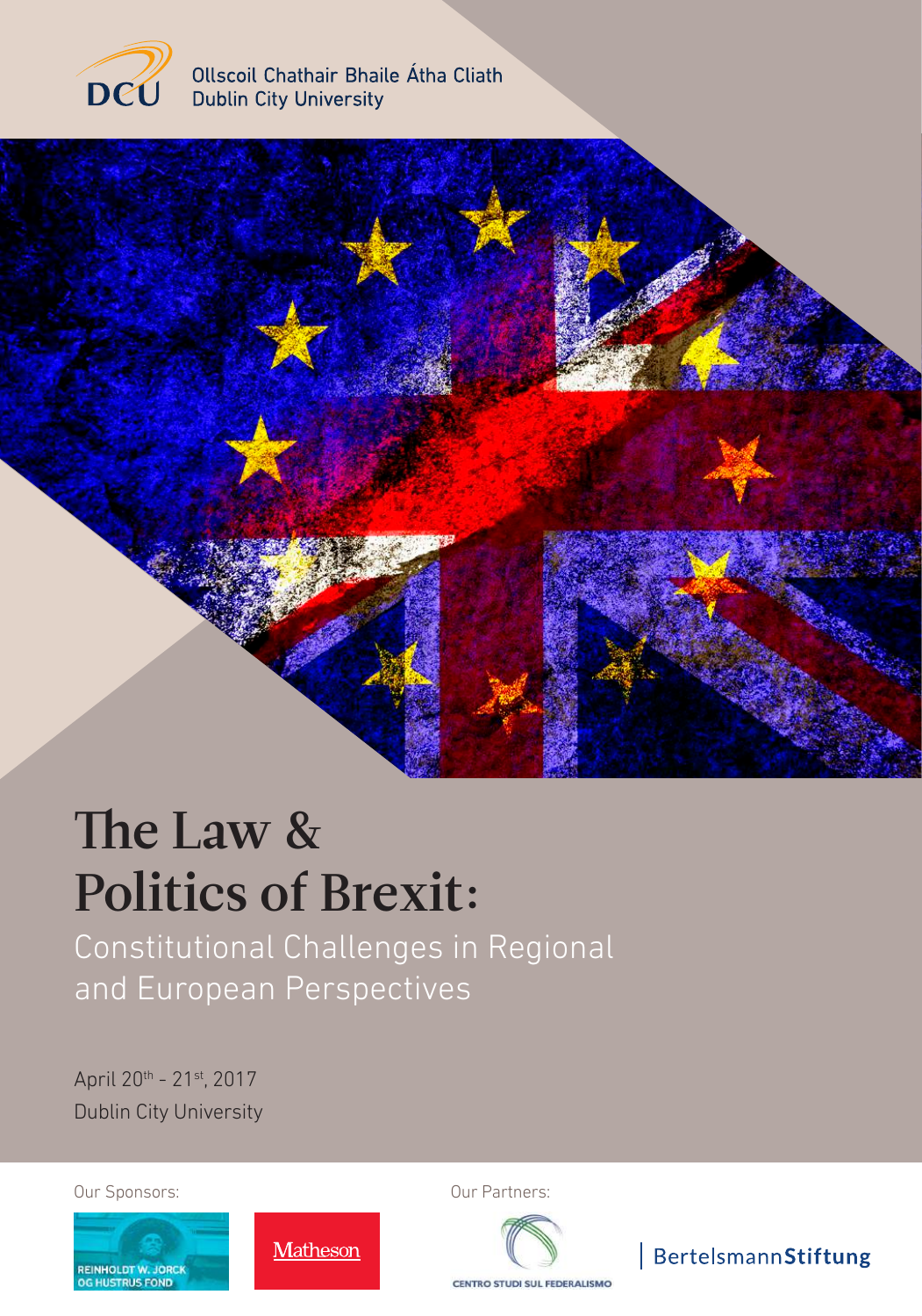## Introduction

The decision by the people of the United Kingdom (UK) to vote in a referendum on 23 June 2016 to leave the European Union (EU) has produced shock-waves across Europe and the world. While the EU Treaty explicitly allows a member state to withdraw from the Union, no country thus far had ever decided to secede from what is arguably the most successful experiment in regional integration in history. Brexit, therefore, calls into question consolidated assumptions on the finality of the EU, and simultaneously opens new challenges – not only in the institutional fabric of Europe, but also in the constitutional settlements reached at the local level, e.g. in Scotland and Northern Ireland. While the path toward a full withdrawal by the UK from the EU remains clouded in uncertainties, a comprehensive legal and political analysis of how Brexit impacts on UK and the EU appears of the utmost importance. The aim of this international conference is to bring together leading academics and key policy-makers to discuss the constitutional implications of Brexit and propose possible solutions for the way forward.

The Conference will be structured around four main themes, each corresponding to a panel. First, the Conference will consider how Brexit will be implemented legally and politically, in terms of the withdrawal and the possible new relations between the UK and the EU. Second, it will examine the implications of Brexit on the constitutional structure of the UK, as well as on the status of Northern Ireland and the relations with Ireland. Third, the Conference will examine the implications of Brexit on the constitutional structure of the EU, focusing on a number of key areas of EU policy-making, notably the Area of Freedom Security and Justice and Economic and Monetary Union. Fourth and finally, the Conference will look into the mid to long term future, and discuss the prospects for relaunching the EU after and beyond Brexit. The Conference will feature the participation of some of the leading academic experts in the field, as well as of high-level policymakers, from Ireland and the EU. By taking place in April 2017 – after the expected triggering of Article 50 EU Treaty by the UK government, which is scheduled to occur before the end of March 2017 – the Conference has the potential to provide one of the first high-level academic and policy gathering to discuss Brexit and the way forward.

April 20th - 21st 2017 Henry Grattan Building, CG86 Dublin City University, Glasnevin Campus, Dublin, Ireland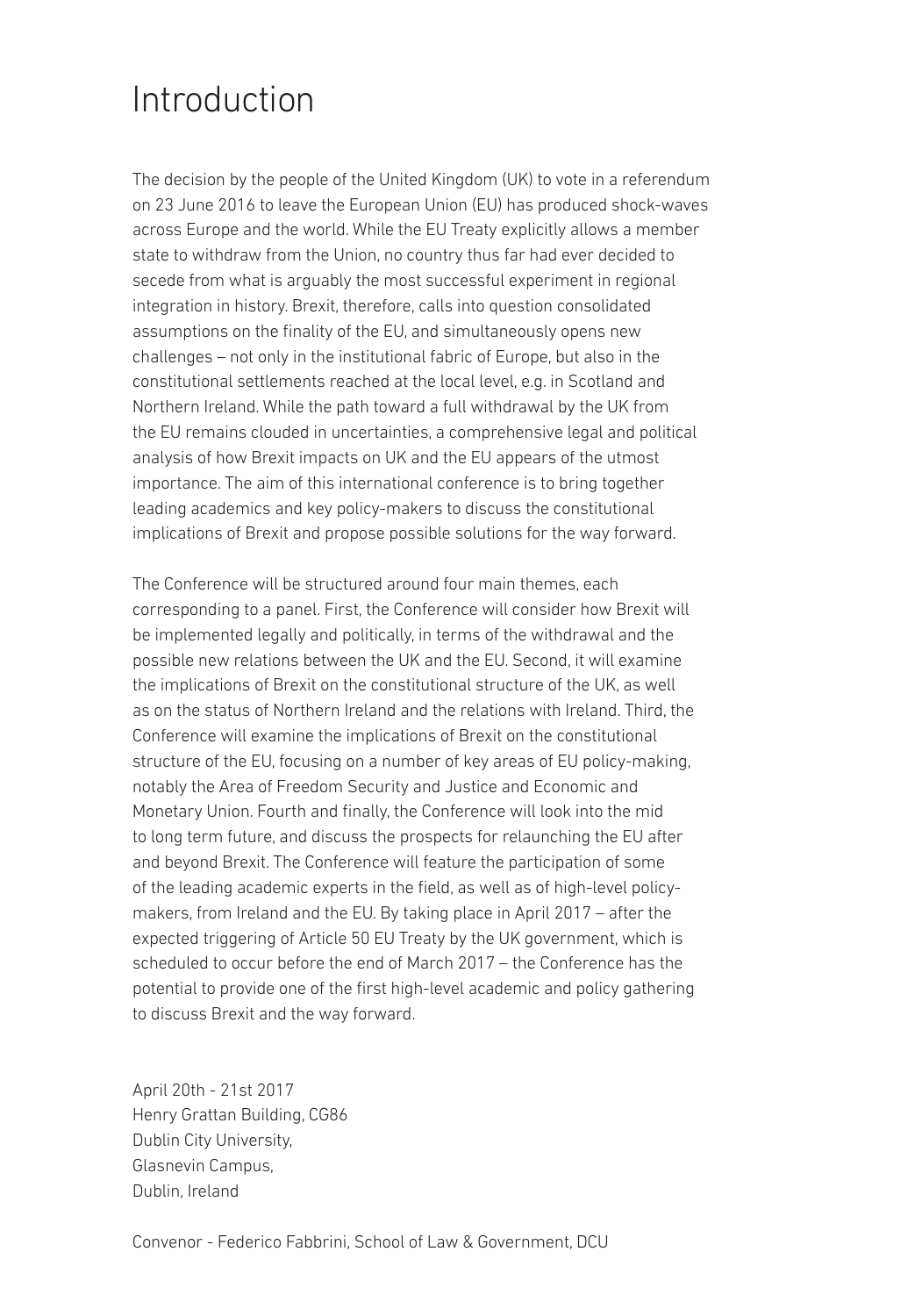## Programme

#### Thursday 20 April 2017

- Registration 12.15 - 1pm
- Opening Keynote Speech: Ireland and the UK After Brexit Chair: Prof. Brian MacCraith, President of DCU 1 - 2pm
- Panel 1: Brexit: Politics, Process, Prospects Chair: Robert Elgie - Professor of Government, School of Law & Government DCU 2 - 4pm
	- Kalypso Nicolaidis Professor of International Relations, Oxford University *The Politics of the Brext: The Transformation of the European Order* Discussant: Diarmuid Torney, DCU
	- Paul Craig Professor of English Law, Oxford University *The Process of Withdrawal: How will Britain pull out of the EU?*  Discussant: Stephen Coutts, DCU
	- Giorgio Sacerdoti Professor of International Trade Law, Bocconi University Milan *The Prospects for the UK after Brexit: How can Britain trade with the EU and the World?*  Discussant: James Gallen, DCU
- Coffee break 4 - 4.30pm
- Panel 2: Brexit and Constitutional Change in Regional Perspective Chair: Iain McMenamin, Professor of Government, School of Law & Government, DCU 4.30 - 6pm

Stephen Tierney - Professor of Constitutional Theory, Edinburgh University *Brexit and the English Question* Discussant: Tom Hickey, DCU

- Sionaidh Douglas-Scott Anniversary Professor of Law, Queen Mary University, London *Brexit and the Scottish Question* Discussant: Gezim Visoka, DCU
- John Doyle Professor of International Conflict Resolution & Dean, DCU *Brexit and the Northern Irish Question* Discussant: Brenda Daly, DCU
- Matheson Dinner Keynote Speech: Brexit: A View From Private Practice Chair: Gary Murphy, Head of School of Law & Government, DCU 6 - 7pm

Tim Scanlon, Partner at Matheson Law Firm